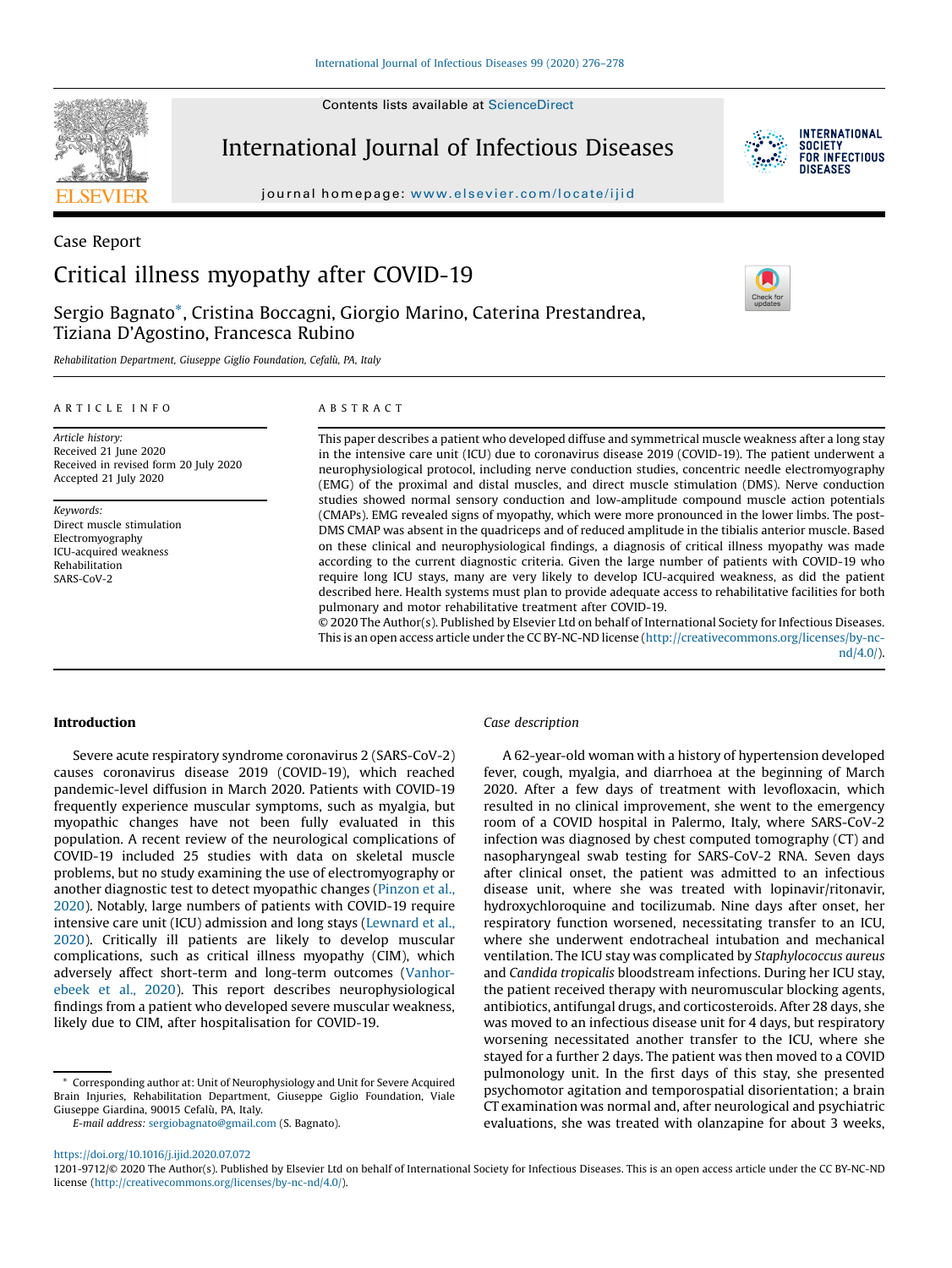which resulted in progressive improvement of her cognitive function.

Sixty-eight days post-onset, and with SARS-CoV-2 negativity on three consecutive nasopharyngeal swab tests, the patient was moved to a rehabilitation unit. At the beginning of rehabilitative treatment, she required a 40% fraction of inspired oxygen and presented dyspnoea after mild effort. She had muscle atrophy in her lower limbs. Segmental muscle strength evaluation showed diffuse and symmetrical muscle weakness, ranging from 3/5 to 4/5 on the Medical Research Council scale for muscle strength assessment, which was greater in her lower limbs and proximal muscles. The patient was able to walk a few steps with assistance. Deep tendon reflexes were reduced in her lower limbs. Her serum creatine kinase level was normal.

Eighty days post-onset, the patient underwent a thorough neurophysiological protocol, including conventional nerve conduction studies (of the ulnar, peroneal, tibial, and sural nerves), concentric needle electromyography (EMG) of the proximal and distal muscles, and direct muscle stimulation (DMS). The neurophysiological study was performed bedside using a Micromed System Plus Evolution electromyograph (Mogliano Veneto, Italy). DMS was performed in the right quadriceps and tibialis anterior muscles using two monopolar needle electrodes (Rich et al., 1997), and the evoked compound muscle action potential (CMAP) was recorded with two monopolar needle electrodes placed about 1.5 cm distal to the midpoint of a line connecting the two stimulating electrodes. The ratio of the amplitudes of the CMAPs evoked by motor nerve stimulation and DMS was calculated. This ratio aids discrimination between neuropathic and myopathic processes during overall neurophysiological evaluation: values <0.5 are indicative of neuropathy and those near 1 are indicative of myopathy (Rich et al., 1997; Trojaborg et al., 2001). The normal limits were defined as means  $\pm$  two standard deviations from normative data from the laboratory (standard age-matched data for the electroneurographic studies; obtained from 14 subjects for the DMS study) (Bagnato et al., 2011).

The neurophysiological findings are summarised in Table 1. Nerve conduction studies showed normal sensory conduction and low-amplitude CMAPs in the peroneal and tibial nerves. EMG indicated myopathy in the proximal muscles of the upper limbs and in the proximal and distal muscles of the lower limbs. The post-DMS CMAP was absent in the quadriceps, and of reduced amplitude in the tibialis anterior muscle. The ratio of the CMAP amplitudes evoked by peroneal nerve stimulation and DMS of the tibialis anterior was 0.96.

Her stay in the rehabilitation unit lasted 60 days, during which time she received a rehabilitation program 3 h a day for 6 days a week. At discharge, she did not require oxygen supplementation, had a mild weakness in her lower limb proximal muscles and was able to walk without assistance.

# Discussion

This patient had a myopathy, with greater involvement of the proximal muscles in her lower limbs, probably reflecting ICU-acquired weakness. The patient met the clinical and neurophysiological criteria for CIM (Stevens et al., 2009). The pathophysiology of CIM is complex and not fully understood, but it probably involves microcirculatory changes, metabolic alterations, electrical muscle alterations with abnormal excitation-contraction coupling, and energetic failure with mitochondrial dysfunction (Zhou et al., 2014). A recent metanalysis identified several risk factors significantly associated with ICU-acquired weakness (including CIM and/or critical illness polyneuropathy)(Yang et al., 2018); among them, being female, having sepsis and hyperglycaemia, using neuromuscular blocking agents, lengthy mechanical ventilation and ICU stay were present in this case. Preventive and supportive measures–such as glycaemic control, nutritional intervention, early mobilisation, and physical therapy, but no specific therapy–have been shown to be beneficial in CIM management (Zhou et al., 2014; Vanhorebeek et al., 2020). How COVID-19 makes patients susceptible to muscle damage is an open question. In the previous coronavirus outbreak, causing the severe acute respiratory syndrome in 2002–2004, a post-mortem study showed a spectrum of myopathic changes, suggesting a common occurrence of CIM in patients who did not survive (Leung et al., 2005).

In conclusion, increasing evidence shows that patients with SARS-CoV-2 infection may develop various neurological complications as a direct or indirect viral action (Pinzon et al., 2020). In addition, ICU-acquired weakness should be suspected and properly diagnosed in all patients who develop symmetrical

#### Table 1

Neurophysiological findings.

|                                                                                   | SNAP amplitude<br>$(\mu V)$ | Sensory conduction<br>velocity $(m/s)$ | CMAP amplitude<br>(mV)           | Motor conduction<br>velocity $(m/s)$ | <b>MUAPs</b>                                                                                                     |
|-----------------------------------------------------------------------------------|-----------------------------|----------------------------------------|----------------------------------|--------------------------------------|------------------------------------------------------------------------------------------------------------------|
| <b>NCS</b>                                                                        |                             |                                        |                                  |                                      |                                                                                                                  |
| Right ulnar                                                                       | 21.6                        | 57.1                                   | 7.1                              | 54.2                                 |                                                                                                                  |
| Left ulnar                                                                        | 20.1                        | 59.5                                   | 9.0                              | 56.4                                 |                                                                                                                  |
| Right peroneal                                                                    | 8.0                         | 46.2                                   | 0.7                              | 44.3                                 |                                                                                                                  |
| Left peroneal                                                                     | 10.8                        | 44.8                                   | 0.1                              | 43.1                                 |                                                                                                                  |
| Right tibial                                                                      |                             |                                        | 5.7                              | 44.2                                 |                                                                                                                  |
| Left tibial                                                                       |                             |                                        | 2.6                              | 44.3                                 |                                                                                                                  |
| Right sural                                                                       | 24.3                        | 50                                     |                                  |                                      |                                                                                                                  |
| <b>DMS</b>                                                                        |                             |                                        |                                  |                                      |                                                                                                                  |
| Right quadriceps                                                                  |                             |                                        | Muscle                           |                                      |                                                                                                                  |
| Right tibialis anterior                                                           |                             |                                        | inexcitability<br>$2.4~(0.96)^a$ |                                      |                                                                                                                  |
| <b>EMG</b>                                                                        |                             |                                        |                                  |                                      |                                                                                                                  |
| Right and left FDI<br>Right and left deltoid, quadriceps and<br>tibialis anterior |                             |                                        |                                  |                                      | Normal<br>Short-duration and low-<br>amplitude with early full<br>recruitment, more<br>evident in the quadriceps |

The bold text indicates abnormal values.

Abbreviations: SNAP, sensory nerve action potential; CMAP, compound muscle action potential; MUAP, motor unit action potential; NCS, nerve conduction studies; DMS, direct muscle stimulation; EMG, electromyography; FDI, first dorsal interosseous.

<sup>a</sup> The ratio of the amplitudes of the CMAPs evoked by peroneal nerve stimulation and DMS is reported in parentheses.